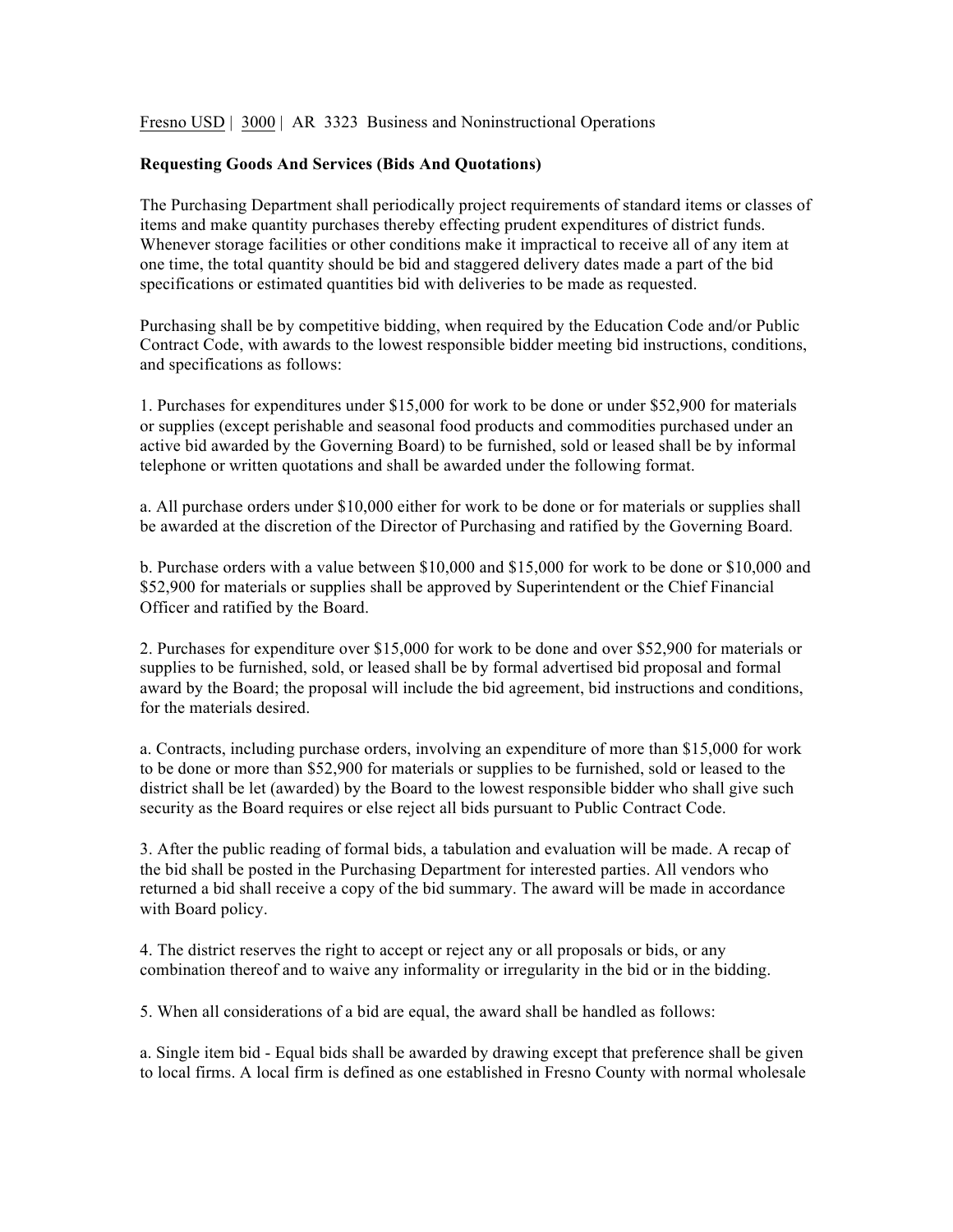or retail outlets, a stock of merchandise (not necessarily related to bid), not less than one clerk, deliver system or a combination of the above factors.

b. Multiple item bid - Equal multiple bids shall be awarded to the firm submitting the aggregate of lowest prices on that bid, except that preference shall be given to local firms.

c. Equal aggregate bids between either all local or all out-of-town firms shall be awarded by (1) award of the items to firms submitting the most low bids, or (2) by a drawing, unless otherwise specified in bid.

6. The following approval reporting process will be followed:

a. Purchase orders/contracts which exceed the statutory bid limits will be presented to the Board for award at regularly scheduled Board meetings.

b. Purchase orders/contracts with a value between \$10,000 and \$15,000 for work to be done and \$10,000 and \$52,900 for materials or supplies shall be ratified by the Board upon recommendation of the Superintendent and/or the Chief Financial Officer. Purchase orders in this category will be identified at each regularly scheduled Board meeting.

c. Purchase orders/contracts under \$10,000 shall be ratified by the Board for award at regularly scheduled Board meetings. These purchase orders will be consolidated into a report which will identify the purchase order numbers and the total amount of the combined purchase orders.

Specific Purchasing Assignments

1. The Purchasing Department shall establish practical and efficient office procedures, reports, records, and systems that will allow the department to give maximum effort to the educational program and assist the administration in its role of management.

2. The Purchasing Department shall not sign sales agreements on purchases that exceed the bid limits until after the Board has authorized the purchases except in cases of emergency purchases which will then be submitted to the Board at the next Board meeting for ratification.

3. The Purchasing Department shall maintain a file of current trade catalogs, which shall be available to all departments.

4. The Purchasing Department and Accounting Department shall maintain a system of warehouse inventory control to account for available equipment and supplies.

5. The Purchasing Department shall handle the disposal of all surplus, obsolete or scrap material.

Purchasing and Staff Relationships

1. All requests for prices or for repair service and all purchases shall be made by the Purchasing Department.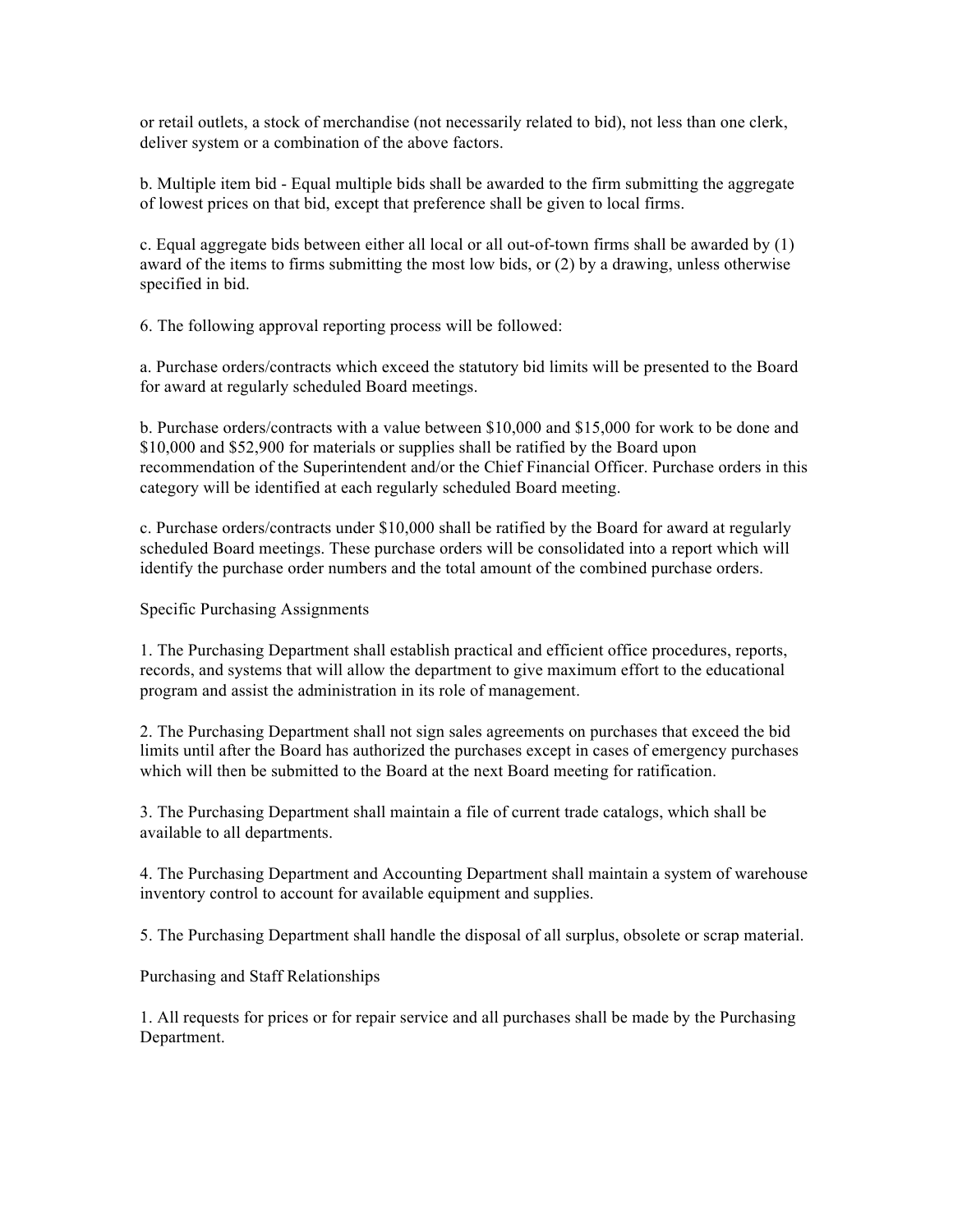2. If it is necessary to contact salespeople regarding special or highly technical details of their products, schools or departments should request such visits through the Purchasing Department. Salespeople shall not be permitted in schools or departments for the purpose of making sales.

3. All communications with suppliers' should be through the Purchasing Department, except in special cases where the technical details make it advisable to delegate authority to others. A copy of all correspondence should be forwarded to the Purchasing Department.

4. No employee of the school district should endorse commercial products. In discussions with commercial representatives, school district employees should be reminded that only the Purchasing Department has the authority to commit the expenditure of funds for materials. Information with regard to prices for specific materials shall be furnished by the Purchasing Department.

5. The Purchasing Department shall strive constantly to increase its knowledge of new materials, services, sources, prices and processes in manufacturing, and shall keep other departments informed.

6. There should be growing recognition of the integral interdependence between the classroom teacher, principal, and the various central administrative departments with the Purchasing Department.

7. The Purchasing Department shall seek competent counsel from its colleagues regarding matters of common interest.

8. Specification for required materials is a prerogative of each using department; however, the Purchasing Department may question the quality and kind of material requested and should make recommendations relative to safety, health, economy and substitute materials. Disagreements over materials that cannot be reconciled between the Purchasing Department and the requisitioner should be forwarded to the proper staff members of committee for decision.

Sole Source Procurements

The purchasing department shall not make any procurements under the sole source doctrine unless the following three conditions are met.

1. A detailed recommendation for "Sole Source Procurement" is submitted by the Executive Director of Purchasing to the full Board of Education for approval prior to the actual procurement.

2. The Associate Superintendent/C.F.O. concurs with the recommendation of the Executive Director of Purchasing.

3. The full Board of Education, by unanimous vote, approves the use of the "Sole Source" procurement.

4. The sole source doctrine, if approved by the full Board of Education, shall be limited to circumstances such as: